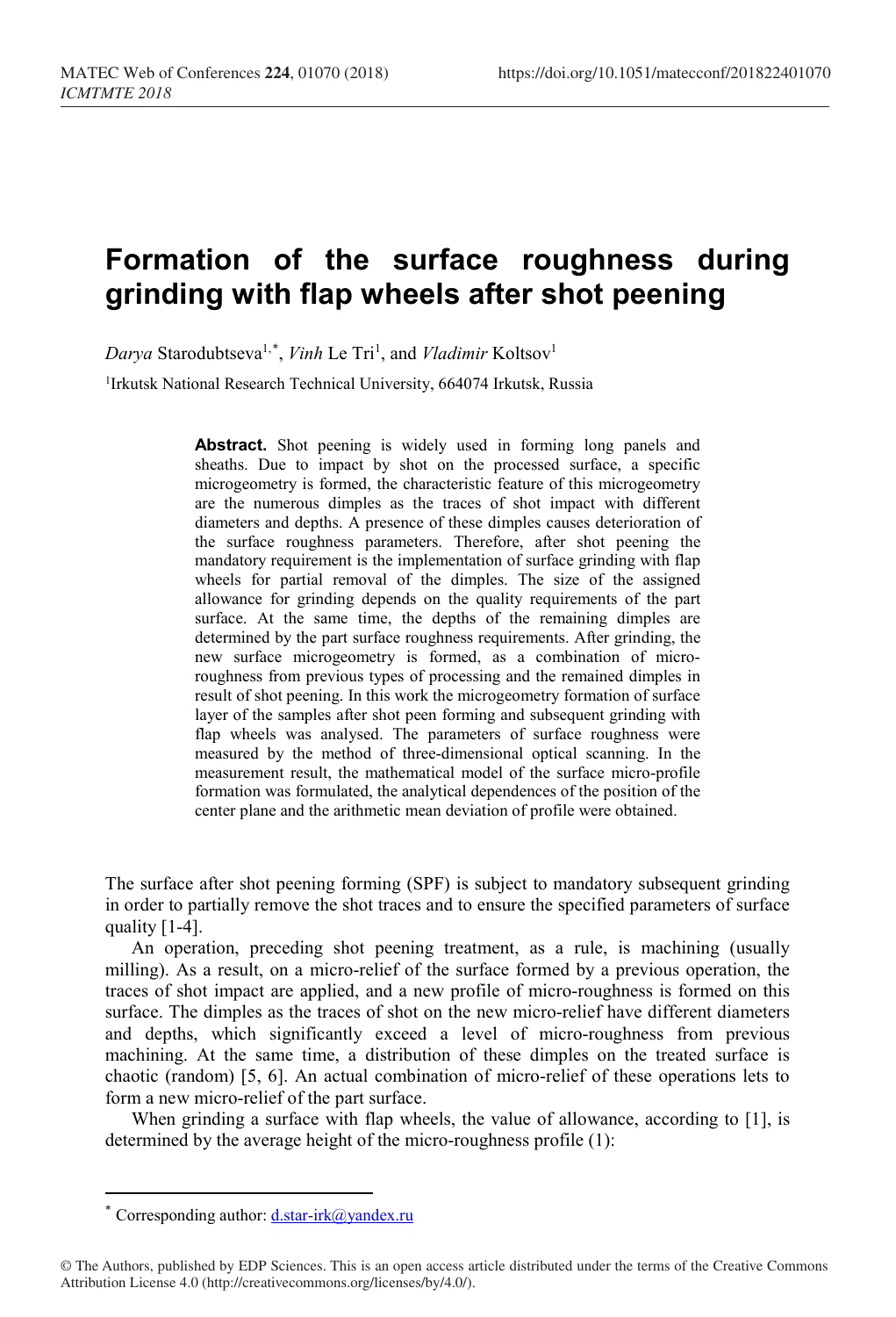$$
a = k_{k} \cdot Rz^{org} \tag{1}
$$

where  $k_k$  is the surface roughness factor before and after grinding  $(k_k = 1...1,1$  when the height of the original micro-roughness decreases by 1-2 times,  $k_k = 1, 2, ..., 1, 25 -$  by 3-4 times);  $Rz<sup>org</sup>$  is the height of the original micro-roughness.

It follows from (1) that the allowance value for grinding is equal to or greater than the average height of the original micro-roughness. In this case, the dimples with the depth exceeding the value of *a*, will be partially removed.

Regarding to the surface structure after shot peen forming, the allowance value *a*, characterizing the value of removal of the dimples, is determined by the depth of the dimples (Fig. 1), [7].



**Fig. 1.** Schematic representation of the part surface treated by shot peening, where *hmax* is the maximum depth of dimple; *a* is the allowance value, which will be removed during grinding.

The maximum value of the depth of the shot dimple  $h_{max}$  on the investigating sector of the surface at grinding stage must be reduced by the allowance amount *a* for compliance with the requirements of design documentation and tolerance of the part. In this case, a removal of all traces of shot is not necessarily and in the result after grinding a large number of shot dimples are remained.

Thus, the traces of shot peening largely determine the surface roughness of the grinding part before and after grinding.

Due to a chaotic distribution of dimples on the treated surface [1], similarly to a method for determining a height of micro-roughness within a base length (*Rz*), a height of profile micro-roughness within a base area (*Sz*) [6, 8] can be determined by the following formula (2):

$$
Sz = \frac{1}{5} \cdot \left( \sum_{i=1}^{5} |\eta_{pi}| + \sum_{i=1}^{5} |\eta_{vi}| \right),
$$
 (2)

where *ηpi*, *ηvi* – respectively 5 the highest peaks and 5 deepest valleys of the surface profile within the base area.

Analysis of the topography of the milled surfaces of the samples with subsequent shot peen forming showed the following: in general, the highest peaks of the profile are formed from previous milling process, and the deepest valleys are the deep dimples from shot peening process, herewith the bottom depths of these dimples is significantly higher than the deepest valleys from milling. Thus, the average height of the micro-roughness of the resulting surface profile is more dependent on the depth values of the largest dimples.

Figure 2 shows the scanning result with the optical profilometer «Bruker Contour GT-K1» of the milled surface area of the sample followed by shot peen forming. At the top of figure shows the top view of scanned surface, at the bottom – the profile of surface in the mutually perpendicular planes, passing through one of the largest dimples on the study area.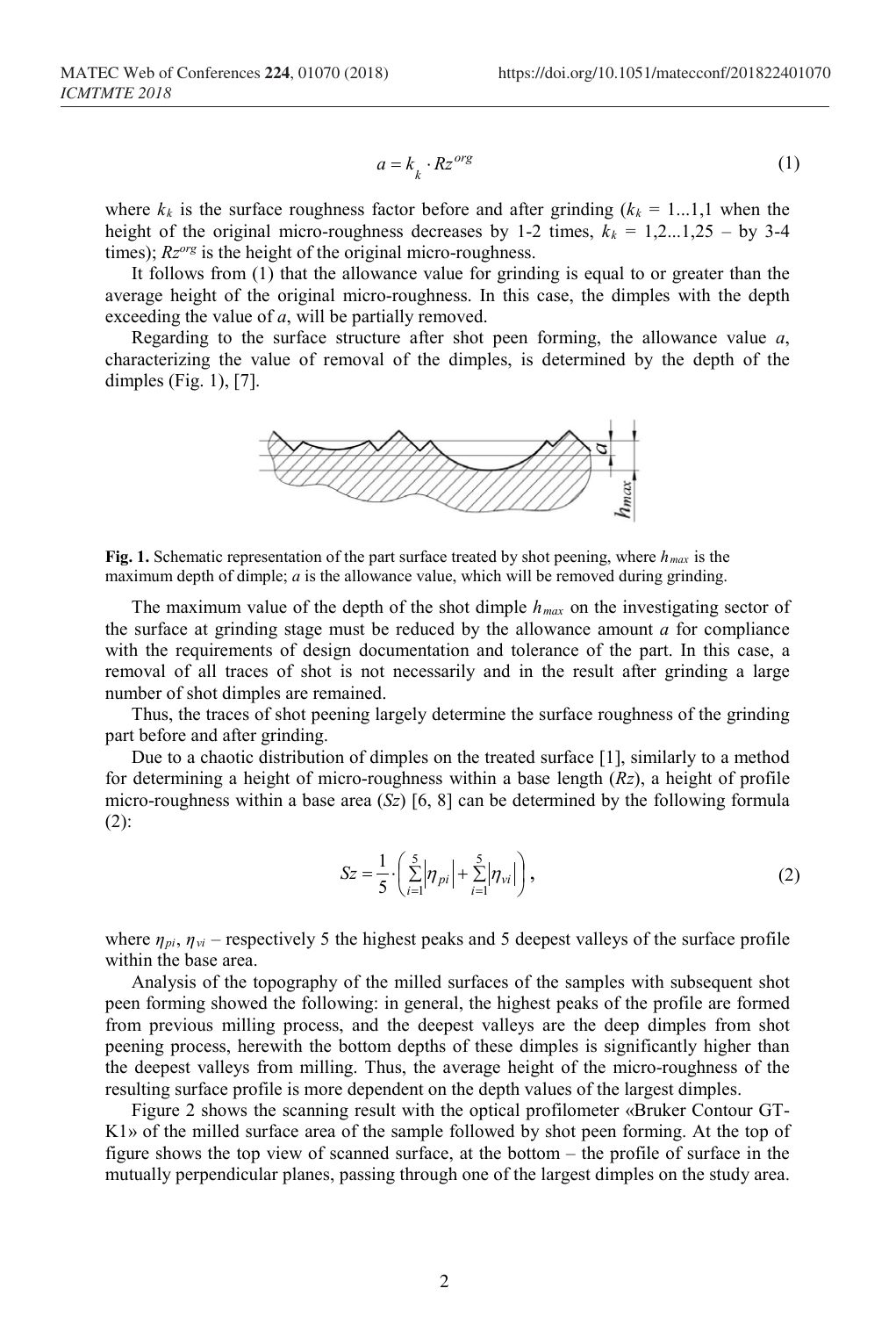

**Fig. 2.** The scanning result of sample surface area after shot peen forming

According to the measurement results of roughness parameters of sample, the average value *Ra* within the sampling area of the investigating sector was 3.981 µm, while *Rp*, which characterizes the value of the profile highest peak: 18.711 µm, *Rv*, the profile deepest valley: 41.249 µm.

In the result after grinding with flap wheels, from the processed surface of part the required metal layer was removed. Figure 3 shows the scan result for the sector area of  $10\times10$  mm of the cleaned surface of the sample shown in figure 2, so that the scan area for shot peen forming coincided with the scan area for grinding. This figure also shows the surface profile in mutually perpendicular planes passing through the same deepest dimple.



**Fig 3.** The scan result of surface section of the sample after shot peen forming-grinding

After grinding, the average value *Ra* within the sampling area of the investigating sector became 2,543 microns, *Rp*: 17,468 microns, *Rv* decreased to 34,186 microns.

In result of data review on the figures 2 and 3 we can conclude that even in this slight removal of the allowance by flap wheels, on machining part a new surface micro-relief is formed, as a combination of micro-roughness formed by successive stages of processing, including mechanical machining, shot peening and grinding. That is, after grinding, there are still many large dimples that are directly involved in forming the surface roughness of the machining part. It should be noted that the parameter *Ra* during grinding is not exceeded the allowable value during machining of panels and sheaths (in our case, the allowable value  $Ra = 3.2$  microns).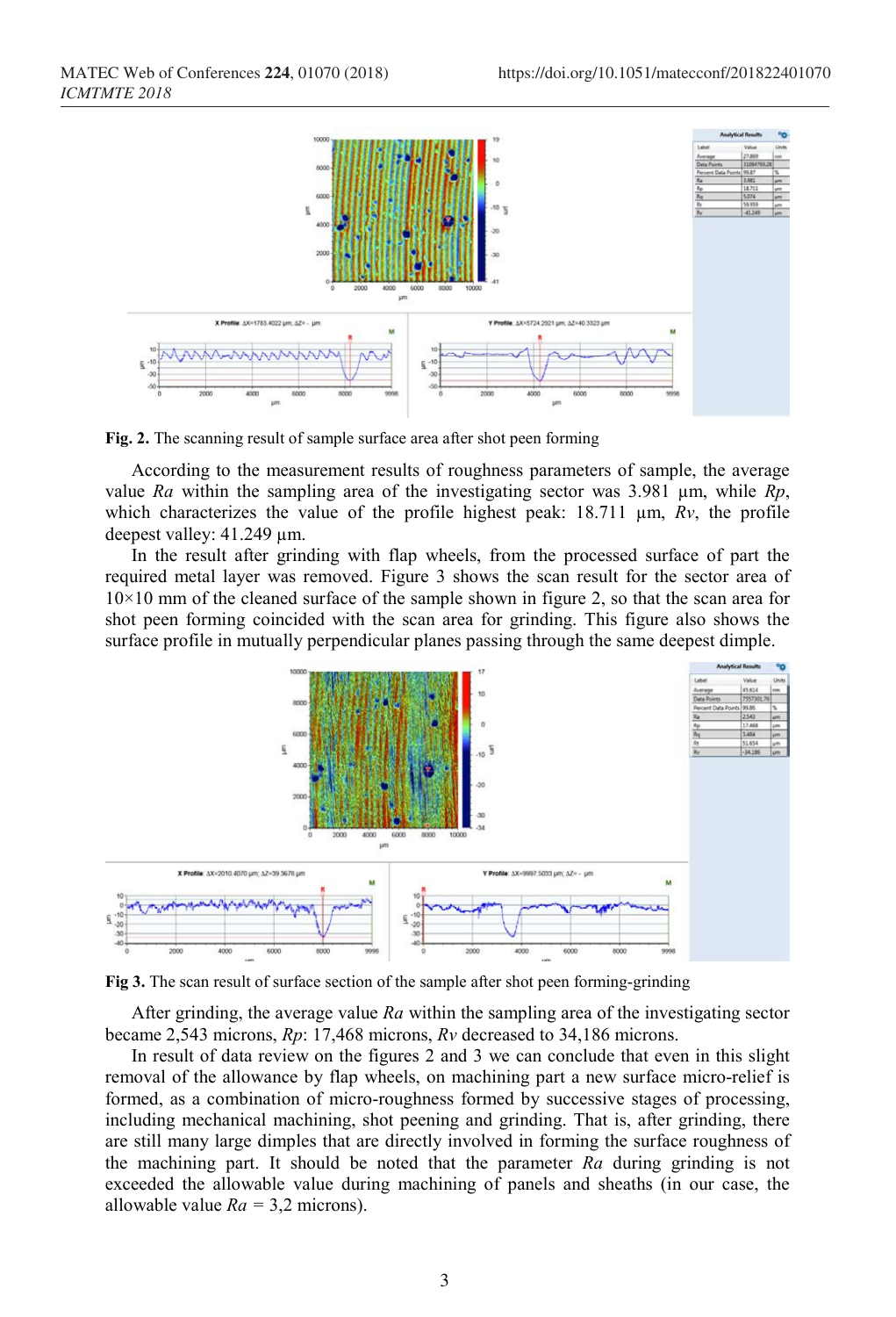Thus, the original center plane of the surface profile formed by milling, is shifting down after shot peening [9]. In subsequent grinding the center plane also moves down when the material layer thickness within the allowance is removed. That is, the center plane of profile after grinding is below the center plane of profile after shot peening.

Figure 4 presents the graphical diagram of the location of main parameters of surface profile after milling, shot peening and grinding with flap wheels. At the same time, the basic parameters of surface roughness after grinding are determined on the basis of the location of the center plane  $P_k$ .



**Fig. 4.** The diagram of the main parameters of profile of machining part after milling, shot peening and grinding with flap wheels.

The figure 4 includes the following designations  $R_s$  – radius of shot;  $P_0$  – original center plane after milling;  $P_i$  – center plane after shot peen forming;  $P_p$  – center plane after grinding without shot peen forming;  $P_k$  – center plane after grinding;  $h_i$  – bottom depth of the *k*-th dimple;  $h_p$  – allowance removed during grinding;  $h_k$  – dimple depth after grinding;  $h_k$ ' – bottom depth of dimple from center plane after grinding, including shot peen forming;  $h_k$ " – distance between center plane after grinding without taking into account shot peen forming  $(P_p)$  and center plane after grinding  $(P_k)$ ;  $r_i$  – dimple radius in center plane after milling  $(P_0)$ ;  $r_k$  – dimple radius in terms of center plane  $P_p$ ;  $r_k$ ' – dimple radius of in terms of center plane  $P_k$ ;  $V'_{k}$  – volume of voids in dimple after grinding under center plane  $P_k$ ;  $V_k$ <sup>"</sup> – volume of voids in dimple after grinding over center plane  $P_k$ .

If there are still a lot of dimples remained after grinding, then similarly to a method of determining a center plane after shot peen forming [9], the final position of center plane after grinding is determined by the following form (3):

$$
h_k'' = \frac{\sum_{k=1}^{t} V_k}{F_b} = \frac{1}{F_b} \cdot \sum_{k=1}^{t} \pi \cdot h_k^2 \cdot \left(R_S - \frac{1}{3} \cdot h_k\right),\tag{3}
$$

where  $t -$  is number of dimples remained after grinding with depths exceeded a level of original micro-relief;  $V_k$  – volume of voids of a k-th dimple under center plane  $P_p$ ;  $F_b$  – surface area under study as a reference.

Here with,

$$
\sum_{k=1}^{t} V_{k} = \sum_{k=1}^{t} V_{k}^{'} + \sum_{k=1}^{t} V_{k}^{''}
$$
\n(4)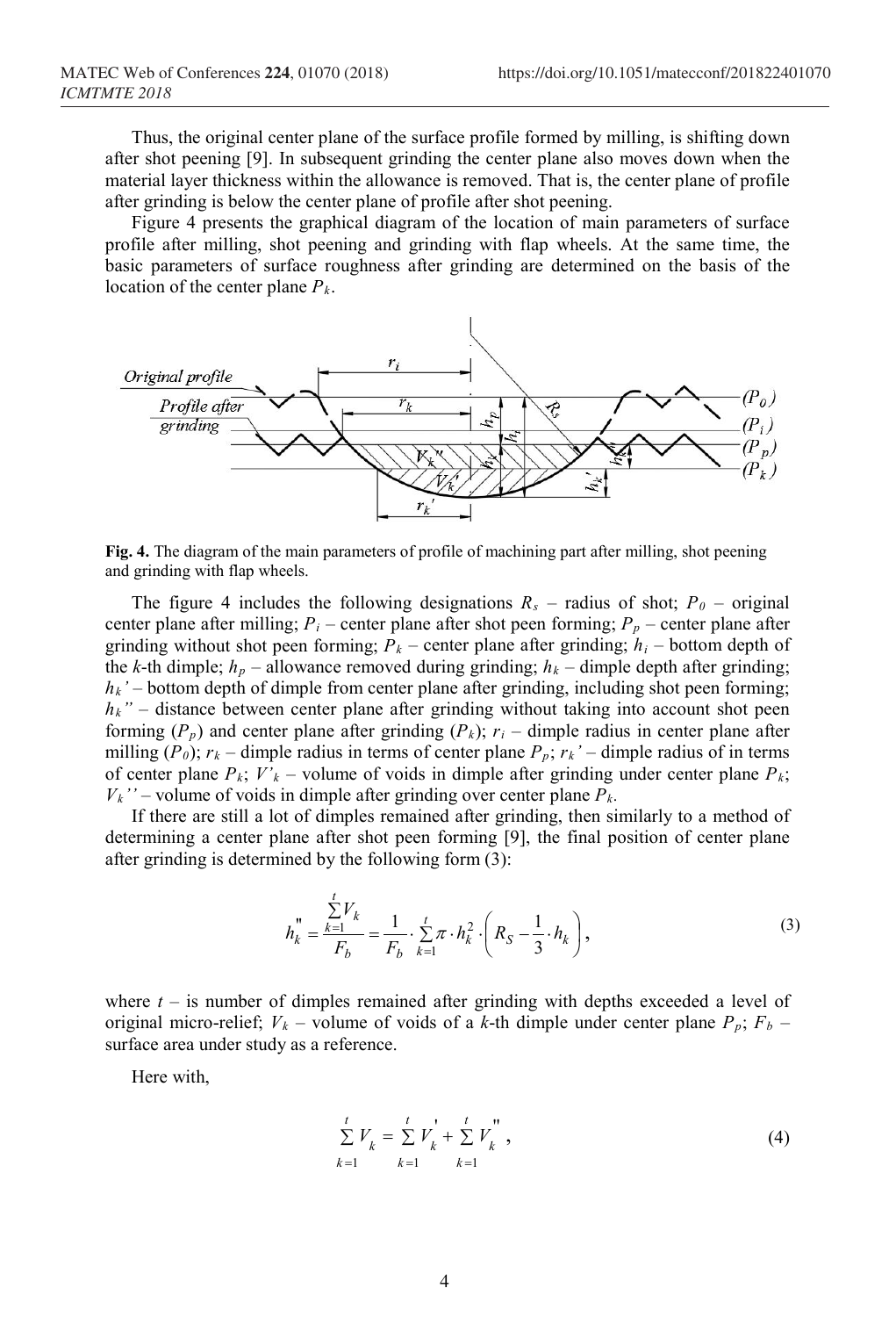So

$$
h_k = h_i - h_p \tag{5}
$$

$$
h_k^{"} = \frac{1}{F_b} \cdot \sum_{k=1}^{t} \pi \cdot (h_i - h_p)^2 \cdot \left(R_S - \frac{1}{3} \cdot (h_i - h_p)\right)
$$
(6)

Similarly to the method proposed in [9] for determining the roughness after shot peen forming, the arithmetic mean deviation of the profile within the base area after grinding is determined by the formula (7). The obtained dependence determines the value of  $S_{\text{dSPF}}$ after shot peen forming without taking into account an original surface roughness.

$$
Sa_{SPF} = \frac{2}{F_b} \cdot \sum_{k=1}^{t} V_k = \frac{2}{F_b} \cdot \sum_{k=1}^{t} \pi \cdot \left(h_k\right)^2 \cdot \left(R_S - \frac{1}{3} \cdot h_k\right) =
$$
  

$$
= \frac{2\pi}{F_b} \cdot \sum_{k=1}^{t} \left(h_i - h_p - h_k\right)^2 \cdot \left(R_S - \frac{1}{3} \cdot \left(h_i - h_p - h_k\right)\right)
$$
(7)

The final formula for calculating the arithmetic mean deviation of the profile within the base area after shot peen forming and grinding, taking into account the original roughness, is determined as follows (8):

$$
Sa = 0,5Sa_{gri} + \frac{2\pi}{F_b} \cdot \sum_{k=1}^{t} \left( h_i - h_p - h_k^{\dagger} \right)^2 \cdot \left( R_S - \frac{1}{3} \cdot \left( h_i - h_p - h_k^{\dagger} \right) \right),
$$
\n(8)

where  $Sa_{gri}$  – is the arithmetic mean deviation of the profile within the base area after grinding, excluding shot peen forming.

Formula (8) is only valid with the condition of availability of sufficient number of the remained dimples from shot peening processing. Otherwise, when the value of the allowance is close to the value of depths of the greatest dimples, the remained dimples do not have a significant impact on roughness formation of treated surface after grinding with flap wheels. That is, the formation of surface roughness during grinding with flap wheels can be considered as a process of roughness formation during traditional grinding processing.

## **References**

- 1. A.E. Pashkov, *Technological relationships under long sheet metal part manufacturing,* Irkutsk: IrGTU Publ., р. 138 (2005), (In Russian)
- 2. A.E. Pashkov, A.P. Chapyshev, Interuniversity collection of scientific articles «Technological mechanics of materials», *Accounting machining zone structure effect under shot peening forming,* Irkutsk: IrGTU Publ., рр. 22–27 (2003) (In Russian)
- 3. V.P. Koltsov, D.A. Starodubtseva, M.V. Kozyreva, PROCEEDINGS of ISTU, *Analysis of cuttings and part surface roughness dependences under flap wheel machining according to factorial experiment results*, **1 (96)**, pp. 32-41 (2015) (In Russian)